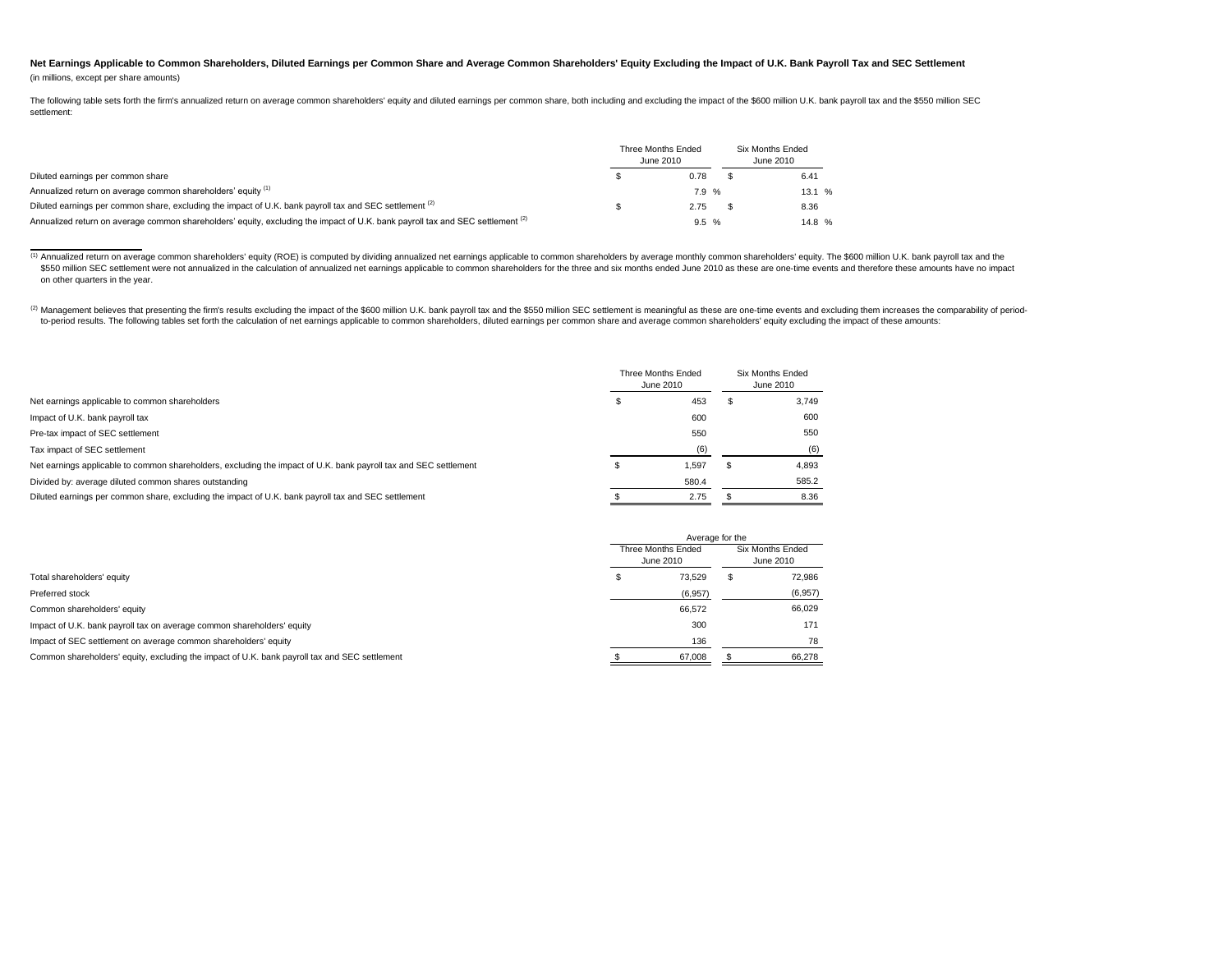## **Effective Income Tax Rate Excluding the Impact of U.K. Bank Payroll Tax and SEC Settlement**

(\$ in millions)

Management believes that presenting the firm's effective income tax rate excluding the impact of the \$600 million U.K. bank payroll tax and the \$550 million SEC settlement, substantially all of which is non-deductible, is as these are one-time events and excluding them increases the comparability of period-to-period results. The following table sets forth the calculation of the effective income tax rate excluding the impact of these amounts

|                                 |                     | Six Months Ended June 2010 |                              |
|---------------------------------|---------------------|----------------------------|------------------------------|
|                                 | Pre-tax<br>earnings | Provision<br>for taxes     | Effective income<br>tax rate |
| As reported                     | 6,607               | 2,538                      | 38.4%                        |
| Add back:                       |                     |                            |                              |
| Impact of U.K. bank payroll tax | 600                 | $\sim$                     |                              |
| Impact of SEC settlement        | 550                 |                            |                              |
| As adjusted                     | 7,757               | 2,544                      | 32.8%                        |

## **Ratio of Compensation and Benefits to Net Revenues Excluding the Impact of U.K. Bank Payroll Tax**

(\$ in millions)

The firm's total compensation and benefits expenses including the \$600 million U.K. bank payroll tax were \$4.40 billion and \$9.90 billion for the three and six months ended June 2010, respectively. Management believes that presenting the firm's ratio of compensation and benefits to net revenues excluding the impact of the \$600 million U.K. bank payroll tax is meaningful as this is a one-time event and excluding it increases the comparability period results.

|                                                                                                                     | <b>Six Months Ended</b> |
|---------------------------------------------------------------------------------------------------------------------|-------------------------|
|                                                                                                                     | June 2010               |
| Compensation and benefits (which excludes the impact of the \$600 million U.K bank payroll tax)                     | 9.295                   |
| Ratio of compensation and benefits to net revenues                                                                  | 43.0%                   |
| Compensation and benefits, including the impact of the \$600 million U.K bank payroll tax                           | 9.895                   |
| Ratio of compensation and benefits to net revenues, including the impact of the \$600 million U.K. bank payroll tax | 45.8 %                  |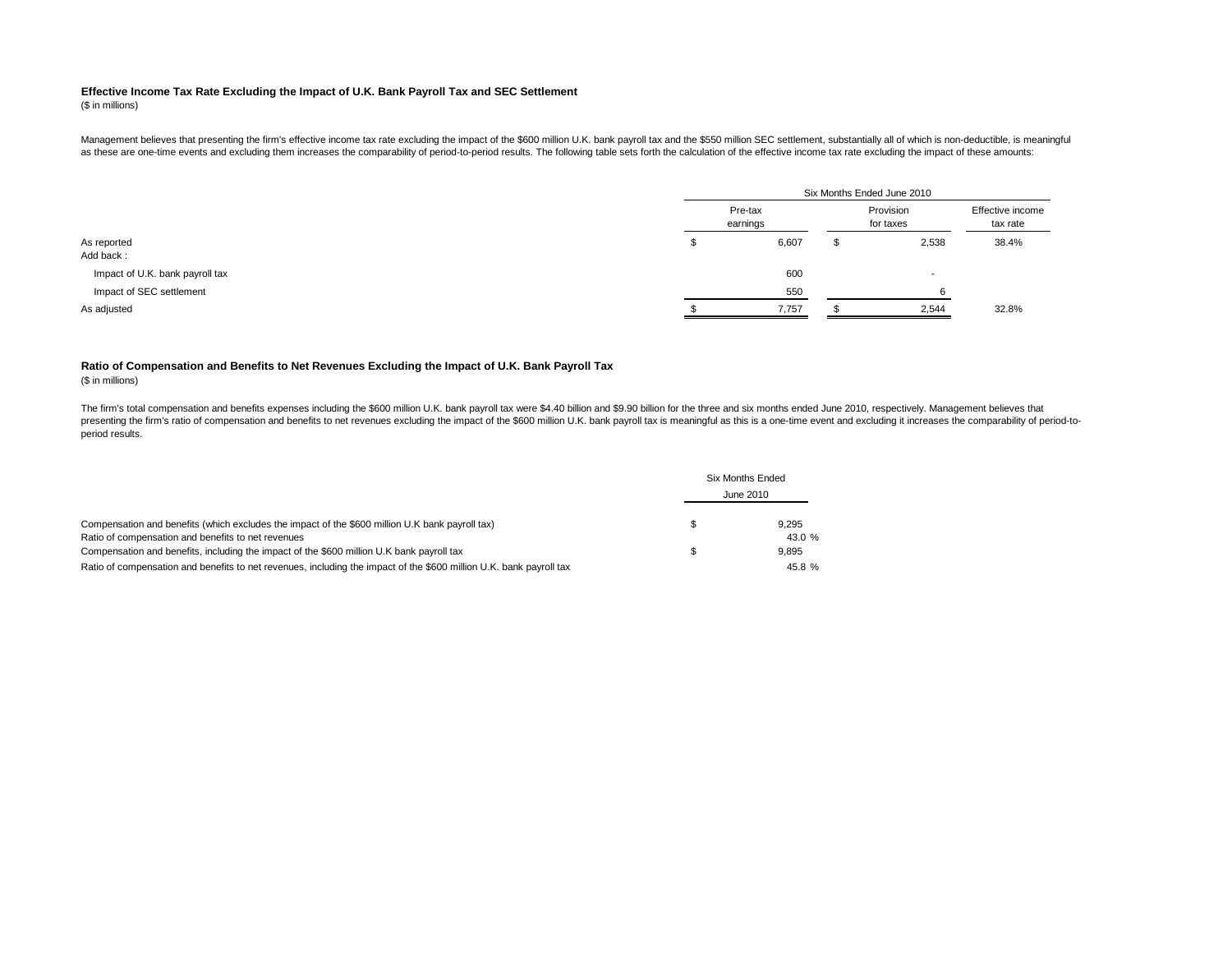## **Adjusted Assets, Tangible Equity Capital, Adjusted Leverage Ratio, Tangible Book Value Per Common Share and Tier 1 Common Ratio**

(\$ in millions, except per share amounts)

The following table sets forth information on the firm's assets, shareholders' equity, leverage ratios, book value per common share and Tier 1 common ratio:

|                                              |           |               |    |              |     |               | As of |                |    |               |     |              |
|----------------------------------------------|-----------|---------------|----|--------------|-----|---------------|-------|----------------|----|---------------|-----|--------------|
|                                              | June 2010 |               |    | March 2010   |     | December 2009 |       | September 2009 |    | June 2009     |     | March 2009   |
| Total assets                                 | \$        | 883,188       |    | 880,528      | \$  | 848,942       | \$    | 882,185        | \$ | 889,544       | \$  | 925,290      |
| Adjusted assets <sup>(1)</sup>               |           | 551,117       |    | 548,503      |     | 546,151       |       | 556,229        |    | 553,021       |     | 535,901      |
| Total shareholders' equity                   |           | 73,819        |    | 72,944       |     | 70,714        |       | 65,354         |    | 62,813        |     | 63,553       |
| Tangible equity capital <sup>(2)</sup>       |           | 72,925        |    | 71,961       |     | 70,794        |       | 65,420         |    | 62,840        |     | 63,549       |
| Leverage ratio <sup>(3)</sup>                |           | $12.0 \times$ |    | 12.1 x       |     | 12.0 $\times$ |       | 13.5 $x$       |    | $14.2 \times$ |     | 14.6 x       |
| Adjusted leverage ratio <sup>(4)</sup>       |           | $7.6 \times$  |    | $7.6 \times$ |     | $7.7 \times$  |       | $8.5 \times$   |    | $8.8 \times$  |     | $8.4 \times$ |
| Common shareholders' equity                  | \$        | 66,862        | \$ | 65,987       | \$  | 63,757        | \$    | 58,397         | \$ | 55,856        | \$  | 47,046       |
| Tangible common shareholders' equity (5)     |           | 60,968        |    | 60,004       |     | 58,837        |       | 53,463         |    | 50,883        |     | 42,042       |
| Book value per common share                  | \$        | 123.73        | \$ | 122.52       | \$  | 117.48        | \$    | 110.75         | \$ | 106.41        | \$. | 98.82        |
| Tangible book value per common share (5) (6) |           | 112.82        |    | 111.41       |     | 108.42        |       | 101.39         |    | 96.94         |     | 88.30        |
| Risk-weighted assets (RWAs) <sup>(7)</sup>   | \$        | 451,247       | \$ | 455,790      | \$. | 431,890       | \$    | 409,291        | \$ | 409,204       |     | N.A.         |
| Tier 1 common ratio <sup>(8)</sup>           |           | 12.5 %        |    | 12.4 %       |     | 12.2 %        |       | 11.6 %         |    | 10.9 %        |     | N.A.         |

<sup>(1)</sup> Adjusted assets excludes (i) low-risk collateralized assets generally associated with the matched book and securities lending businesses and federal funds sold, (ii) cash and securities segregated for regulatory and purposes and (iii) goodwill and identifiable intangible assets which are deducted when calculating tangible equity capital (see footnote 2 below). The following table sets forth the reconciliation of total assets to adjust assets:

|                 |                                                                                                                 | As of |                         |  |                          |               |                         |                |                          |           |                          |                   |                          |
|-----------------|-----------------------------------------------------------------------------------------------------------------|-------|-------------------------|--|--------------------------|---------------|-------------------------|----------------|--------------------------|-----------|--------------------------|-------------------|--------------------------|
|                 |                                                                                                                 |       | June 2010               |  | <b>March 2010</b>        | December 2009 |                         | September 2009 |                          | June 2009 |                          | <b>March 2009</b> |                          |
| Total assets    |                                                                                                                 | æ     | 883,188                 |  | 880,528                  |               | 848,942                 |                | 882,185                  | Ъ.        | 889,544                  |                   | 925,290                  |
| Deduct:         | Securities borrowed<br>Securities purchased under agreements to resell and federal funds sold                   |       | (190,079)<br>(169, 280) |  | (202, 841)<br>(166, 368) |               | (189,939)<br>(144, 279) |                | (221, 817)<br>(142, 589) |           | (218, 544)<br>(138, 339) |                   | (228, 245)<br>(143, 155) |
| Add:            | Trading liabilities, at fair value<br>Less derivative liabilities                                               |       | 147.170<br>(57, 574)    |  | 140.081<br>(53, 861)     |               | 129.019<br>(56,009)     |                | 150,383<br>(64,040)      |           | 147.297<br>(68, 151)     |                   | 147,221<br>(90, 620)     |
|                 | Subtotal                                                                                                        |       | 89,596                  |  | 86,220                   |               | 73,010                  |                | 86,343                   |           | 79,146                   |                   | 56,601                   |
| Deduct:         | Cash and securities segregated for regulatory and other purposes<br>Goodwill and identifiable intangible assets |       | (56, 414)<br>(5,894)    |  | (43,053)<br>(5,983)      |               | (36,663)<br>(4,920)     |                | (42, 959)<br>(4,934)     |           | (53, 813)<br>(4, 973)    |                   | (69, 586)<br>(5,004)     |
| Adjusted assets |                                                                                                                 |       | 551,117                 |  | 548,503                  |               | 546,151                 |                | 556,229                  |           | 553,021                  |                   | 535,901                  |